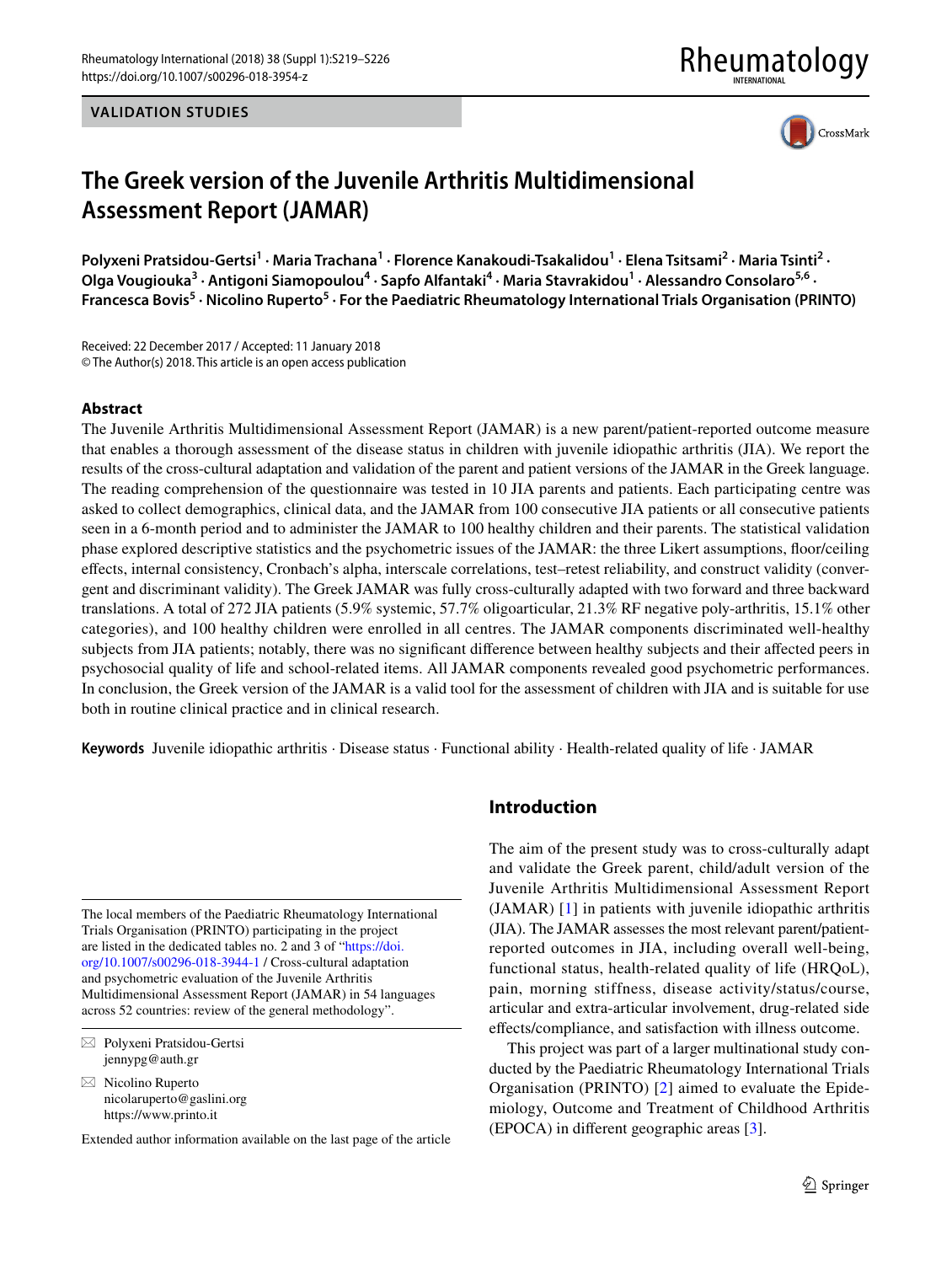We report herein the results of the cross-cultural adaptation and validation of the parent and patient versions of the JAMAR in the Greek language.

## **Materials and methods**

The methodology employed has been described in detail in the introductory paper of the supplement [[4\]](#page-6-3). In brief, it was a cross-sectional study of JIA children, classifed according to the ILAR criteria [[5,](#page-6-4) [6\]](#page-6-5) and enrolled from February 2012 to April 2014. Children were recruited after Ethics Committee approval and consent from at least one parent.

## **The JAMAR**

The JAMAR [[1\]](#page-6-0) includes the following 15 sections:

- 1. Assessment of physical function (PF) using 15 items in which the ability of the child to perform each task is scored as follows:  $0 =$  without difficulty,  $1 =$  with some difficulty,  $2 =$  with much difficulty, and  $3 =$ unable to do and not applicable if it was not possible to answer the question or the child was unable to perform the task due to their young age or to reasons other than JIA. The total PF score ranges from 0 to 45 and has three components: PF-lower limbs (PF-LL); PF-hand and wrist (PF-HW); and PF-upper segment (PF-US) each scoring from 0 to 15 [\[7](#page-6-6)]. Higher scores indicating higher degree of disability  $[8-10]$  $[8-10]$ .
- 2. Rating of the intensity of the patient's pain on a 21-numbered circle visual analogue scale (VAS) [\[11](#page-6-9)].
- 3. Assessment of the presence of joint pain or swelling (present/absent for each joint).
- 4. Assessment of morning stifness (present/absent).
- 5. Assessment of extra-articular symptoms (fever and rash) (present/absent).
- 6. Rating of the level of disease activity on a 21-circle VAS.
- 7. Rating of disease status at the time of the visit (categorical scale).
- 8. Rating of disease course from previous visit (categorical scale).
- 9. Checklist of the medications the patient is taking (list of choices).
- 10. Checklist of side efects of medications.
- 11. Report of difficulties with medication administration (list of items).
- 12. Report of school/university/work problems caused by the disease (list of items).
- 13. Assessment of HRQoL, through the Physical Health (PhH), and Psychosocial Health (PsH) sub-scales (fve

items each) and a total score. The four-point Likert response, referring to the prior month, are 'never'  $(\text{score}=0)$ , 'sometimes'  $(\text{score}=1)$ , 'most of the time'  $(\text{score}=2)$  and 'all the time'  $(\text{score}=3)$ . A 'not assessable' column was included in the parent version of the questionnaire to designate questions that cannot be answered because of developmental immaturity. The total HRQoL score ranges from 0 to 30, with higher scores indicating worse HRQoL. A separate score for PhH and PsH (range 0–15) can be calculated [\[12](#page-6-10)[–14](#page-6-11)].

- 14. Rating of the patient's overall well-being on a 21-numbered circle VAS.
- 15. A question about satisfaction with the outcome of the illness (yes/no) [[15\]](#page-6-12). The JAMAR is available in three versions, one for parent proxy-report (child's age 2–18), one for child self-report, with the suggested age range of 7–18 years, and one for adults.

## **Cross‑cultural adaptation and validation**

The process of cross-cultural adaptation was conducted according to international guidelines with 2–3 forward and backward translations. In those countries for which the translation of JAMAR had been already cross-cultural adapted in a similar language (i.e., Spanish in South American countries), only the probe technique was performed. Reading comprehension and understanding of the translated questionnaires were tested in a probe sample of ten JIA parents and ten patients.

Each participating centre was asked to collect demographic, clinical data, and the JAMAR in 100 consecutive JIA patients or all consecutive patients seen in a 6-month period and to administer the JAMAR to 100 healthy children and their parents.

The statistical validation phase explored the descriptive statistics and the psychometric issues [\[16\]](#page-6-13). In particular, we evaluated the following validity components: the frst Likert assumption (mean and standard deviation [SD] equivalence); the second Likert assumption or equal item-scale correlations (Pearson r: all items within a scale should contribute equally to the total score); third Likert assumption (item internal consistency or linearity for which each item of a scale should be linearly related to the total score that is 90% of the items should have Pearson *r*≥0.4); foor/ceiling efects (frequency of items at lower and higher extremes of the scales, respectively); internal consistency, measured by the Cronbach's alpha, interscale correlation (the correlation between two scales should be lower than their reliability coefficients, as measured by Cronbach's alpha); test-retest reliability or intra-class correlation coefficient (reproducibility of the JAMAR repeated after 1 or 2 weeks); and construct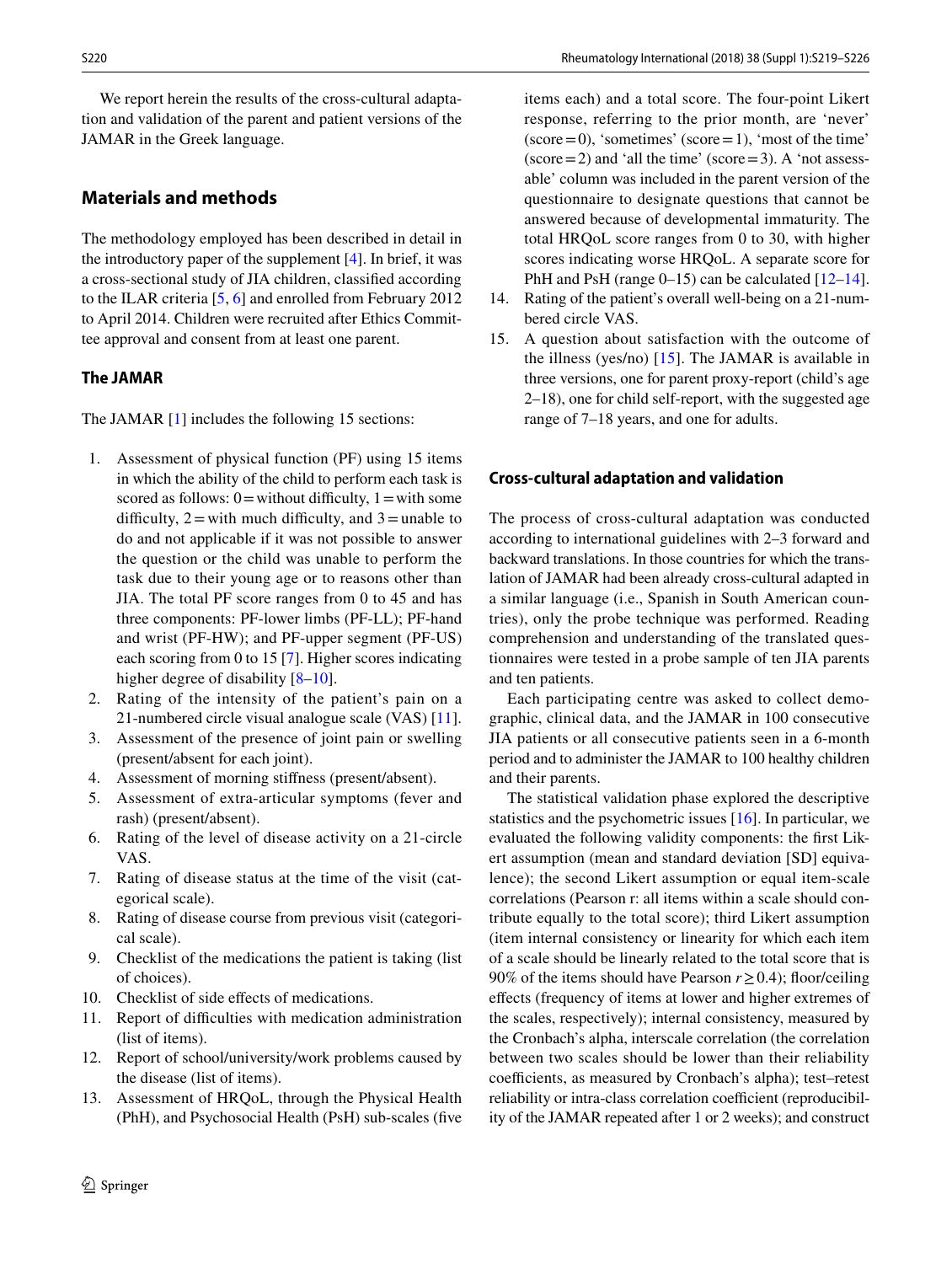validity in its two components: the convergent or external validity which examines the correlation of the JAMAR subscales with the 6 JIA core set variables, with the addition of the parent assessment of disease activity and pain by the Spearman's correlation coefficients  $(r)$  [[17\]](#page-6-14) and the discriminant validity, which assesses whether the JAMAR discriminates between the diferent JIA categories and healthy children [[18](#page-6-15)]. Quantitative data were reported as medians with frst and third quartiles and categorical data as absolute frequencies and percentages.

The complete Greek parent and patient versions of the JAMAR are available upon request to PRINTO.

## <span id="page-2-0"></span>**Results**

#### **Cross‑cultural adaptation**

The Greek JAMAR was fully cross-culturally adapted from the standard English version with two forward and three backward translations with a concordance for 117/123 (95.1%) translations lines for the parent version and 115/120 (95.8%) lines for the child version. Of the 123 lines in the parent version of the JAMAR, 119 (96.7%) were understood by at least 80% of the ten parents tested (median =  $100\%$ ; quartiles: 30–100%). In the patient version of the JAMAR, 116/120 (95.8%) lines were understood by at least 80% of the children (median =  $100\%$ ; quartiles:  $30-100\%$ ). Lines 1, 27, 40, and 51 of the JAMAR parent version were modifed according to parents' suggestions and lines 1, 25, 38, and 49 of the JAMAR patient version were modifed according to children observations in the probe technique.

### **Demographic and clinical characteristics of the subjects**

A total of 275 JIA patients and 100 healthy children (total of 375 subjects) were enrolled at all participating paediatric rheumatology centres. Three patients did not give the consent to use their data.

In the 272/275 (99%) JIA subjects, the JIA categories were 5.9% with systemic arthritis, 57.7% with oligoarthritis, 21.3% with RF negative poly-arthritis, 0.4% with RF positive poly-arthritis, 2.9% with psoriatic arthritis, 5.9% with enthesitis-related arthritis, and 5.9% with undiferentiated arthritis (Table [1](#page-3-0)).

A total of 366/372 (98.4%) subjects had the parent version of the JAMAR completed by a parent (267 from parents of JIA patients and 99 from parents of healthy children). The JAMAR was completed by 285/366 (77.9%) mothers and 81/366 (22.1%) fathers. The child version of the JAMAR was completed by 242/372 (65.1%) children age 5.4 or older. In addition, patients younger than 7 years, capable to assess their personal condition and able to read and write, were asked to fll in the patient version of the questionnaire.

#### **Discriminant validity**

The JAMAR results are presented in Table [1](#page-3-0), including the scores [median (frst–third quartiles)] obtained for the PF, the PhH, the PsH sub-scales, and total score of the HRQoL scales. The JAMAR components discriminated well between healthy subjects and JIA patients.

In summary, the JAMAR revealed that JIA patients had a greater level of disability and pain, as well as a lower HRQoL than their healthy peers. However, there was no signifcant diference between healthy subjects and their afected peers in psychosocial quality of life and schoolrelated items.

#### **Psychometric issues**

The main psychometric properties of both parent and child versions of the JAMAR are reported in Table [2.](#page-4-0) The following "[Results"](#page-2-0) section refers mainly to the parent's version fndings, unless otherwise specifed.

#### **Descriptive statistics (frst Likert assumption)**

For all JAMAR items, the median number of missing responses was 0.6 (0.0–1.9).

The response pattern for both PF and HRQoL was positively skewed toward normal functional ability and normal HRQoL. All response choices were used for the diferent HRQoL items except for items 1 and 8, whereas a reduced number of response choices were used for all the PF items, except for items 1, 3, 4, 7, and 11. The mean and SD of the items within a scale were roughly equivalent for the PF and for the HRQoL items (data not shown). The median number of items marked as not applicable was  $1\%$  (0–1%) for the PF and 4% (2–7%) for the HRQoL.

#### **Floor and ceiling efect**

The median foor efect was 94.8% (92.5–95.9%) for the PF items, 78.3% (71.5–82.0%) for the HRQoL-PhH items, and 78.3% (73.0–83.1%) for the HRQoL-PsH items. The median ceiling effect was  $0.0\%$  (0–0.4%) for the PF items,  $0.7\%$  $(0.4–1.9\%)$  for the HROoL-PhH items, and  $1.1\%$   $(0.7–1.1\%)$ for the HRQoL-PsH items. The median floor effect was 67.4% for the pain VAS, 59.2% for the disease activity VAS, and 66.7% for the well-being VAS. The median ceiling efect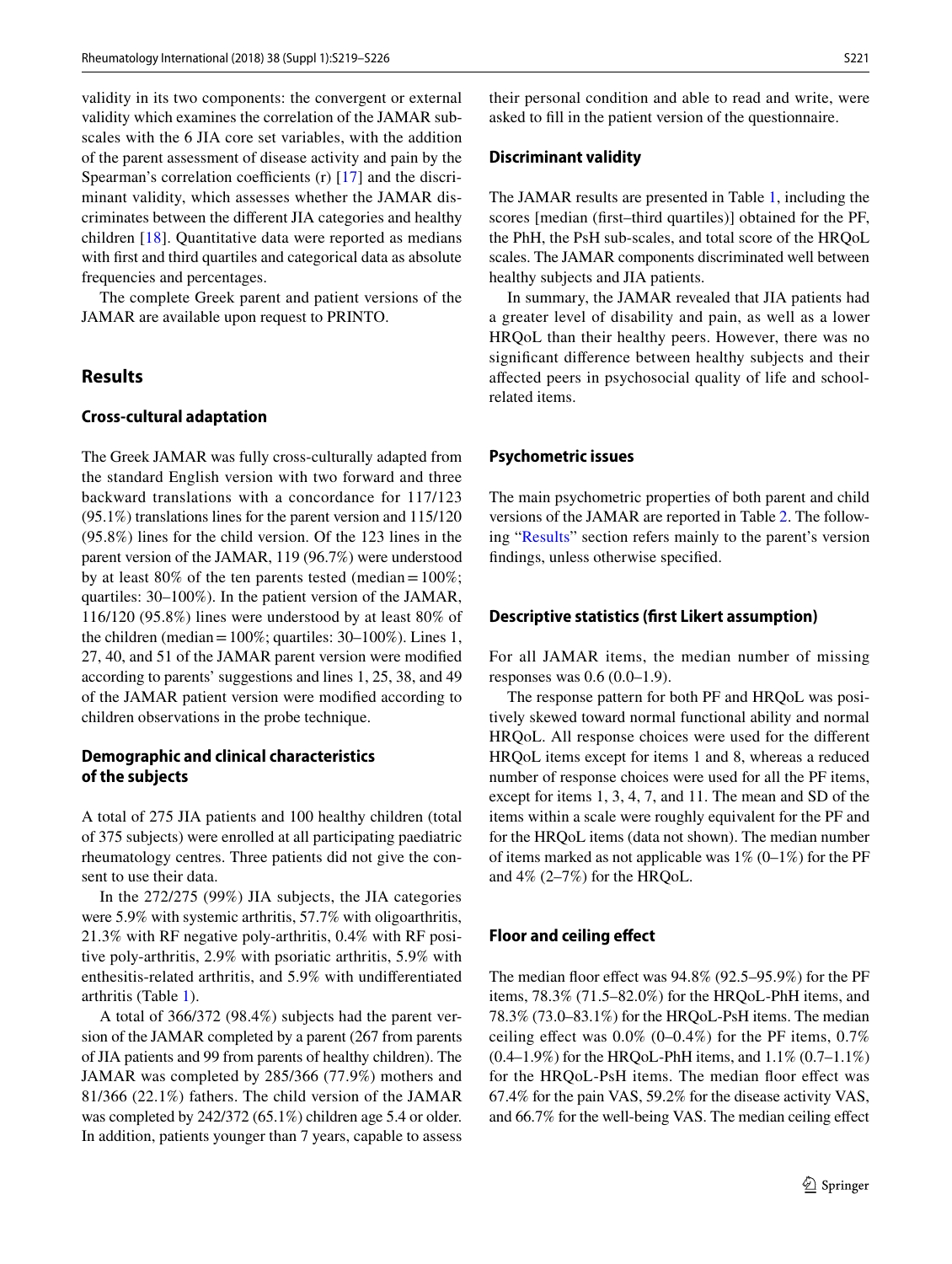|                                   | Systemic         | Oligoarthritis     | RF-poly-arthritis  | RF+poly-arthritis Psoriatic arthritis |                      | Enthesitis-related<br>arthritis | Undifferentiated<br>arthritis | All JIA patients            | Healthy                |
|-----------------------------------|------------------|--------------------|--------------------|---------------------------------------|----------------------|---------------------------------|-------------------------------|-----------------------------|------------------------|
|                                   | $N=16$           | $N = 157$          | $N = 58$           | $N=1$                                 | $N=8$                | $N=16$                          | $N = 16$                      | $N = 272$                   | $N = 1(00)$            |
| Female                            | 8 (50%)          | 140 (89.2%)        | 44 (75.9%)         | 1(100%)                               | 7(87.5%)             | 4(25%)                          | 10 (62.5%)                    | $214 (78.7\%)$ <sup>#</sup> | $55 (55\%)$ #          |
| Age at visit                      | $11.2(8.6-13.2)$ | 8.9 (5.4-12.1)     | $9.4(5.5 - 14.6)$  | $10.3(10.3 - 10.3)$                   | $[3.1 (8.6 - 15.6)]$ | $(2.7 (9.7 - 15.5))$            | $11.1(7.6-12.7)$              | $9.3 (5.7 - 12.8)$ *        | $11.7(9.4 - 14.1)^{*}$ |
| Age at onset                      | $4.4(3.8-6.9)$   | $2.7(1.8-4.8)$     | $4.3(2.1 - 6.9)$   | $4.5(4.5-4.5)$                        | $8.1(3.8 - 11.5)$    | $8.7(5.7 - 11.3)$               | $8.4(3.7-10.1)$               | $3.7(2.1 - 6.6)^{*}$        |                        |
| Disease duration                  | $6.4(1.4-8.1)$   | $3.9(2.1 - 7.6)$   | $3.9(1.8 - 6.8)$   | $5.8(5.8-5.8)$                        | $3.8(2.1 - 5.6)$     | $2.9(1.1-5.9)$                  | 3.1 $(0.3 - 5.4)$             | $3.8(1.8 - 7.0)$            |                        |
| ESR                               | $13.5(10-40)$    | $10(6-18)$         | $12(7-18)$         | $12(12-12)$                           | $12(8-13.5)$         | $15(5-25)$                      | $10(7-18)$                    | $11(7-19)$                  |                        |
| MD VAS                            | $0(0-3)$         | $0(0-0)$           | $0(0-2)$           | $(0 - 0)$                             | $(0 - 0)$            | $(0 - 1.5)$                     | $0(0-3)$                      | $0(0-1)$                    |                        |
| No. swollen joints                | $0(0-2.5)$       | $(0-0)$            | $0(0-2)$           | $(0 - 0)$                             | $(0 - 0)$            | $(0 - 0)$                       | $(0 - 0.5)$                   | $(0 - 0)$                   |                        |
| No. joints with pain              | $0.5(0-2.5)$     | $0(0-1)$           | $0$ $(0-2)$        | $(0 - 0)$                             | $(0 - 0)$            | $0.5(0-2)$                      | $0.5(0-4.5)$                  | $0(0-1)*$                   |                        |
| No. joints with LOM               | $0(0-2.5)$       | $(0 - 0)$          | $0(0-1)$           | $(0 - 0)$                             | $0(0-1)$             | $0.5(0-1.5)$                    | $(0 - 1)$                     | $0(0-1)*$                   |                        |
| No. active joints                 | $0(0-2.5)$       | $0(0-0)$           | $0\ (0\text{--}2)$ | $(0 - 0)$                             | $(0-0)$ 0            | $0.5(0-1.5)$                    | $0(0-1)$                      | $0(0-1)*$                   |                        |
| Active systemic features          | $3(18.8\%)$      | $0\ (0\%)$         | $0\ (0\%)$         | $0\ (0\%)$                            | $0\ (0\%)$           | $0\ (0\%)$                      | $0\ (0\%)$                    | 3/269 (1.1%)*               |                        |
| ANA status                        | 2(12.5%          | 59 (37.6%)         | 17(29.3%)          | $0\ (0\%)$                            | $0\ (0\%)$           | $0\ (0\%)$                      | 2(12.5%)                      | 80 $(29.4\%)$ *             |                        |
| Uveitis                           | $0\ (0\%)$       | 34/152 (22.4%)     | 10(17.2%)          | $0\ (0\%)$                            | $0\ (0\%)$           | 2/14 (14.3%)                    | 3/14 (21.4%)                  | 49/263 (18.6%)              |                        |
| PF total score                    | $(0 - 0)$        | $0(0-1)$           | $0(0-1)$           | $(0 - 0)$                             | $0(0-1)$             | $0(0-2)$                        | $(0 - 4)$                     | $0(0-1)$                    | $0 (0 - 0)^*$          |
| Pain VAS                          | $0(0-1)$         | $(0 - 1)$          | $(0 - 1)$          | $(0 - 0)$                             | $(0 - 1)$            | $(0(-1.5))$                     | $(0 - 4)$                     | $0(0-1)$                    | $0 (0 - 0)^{*}$        |
| Disease activity VAS              | $(0 - 1.5)$      | $(0 - 1)$          | $(0 - 1.5)$        | $(0 - 0)$                             | $0.3(0 - 0.8)$       | $0.5(0-5.5)$                    | $2.5(0-3.5)$                  | $(0(-1.5))$                 |                        |
| Well-being VAS                    | $0$ $(0-2)$      | $0(0-0.5)$         | $(0 - 0.5)$        | $(0 - 0)$                             | $0(0-0.8)$           | $0.5(0-2)$                      | $0.3(0-4)$                    | $(0 - 0.5)$                 |                        |
| HRQoL-PhH                         | $1(0-3)$         | $0\ (0\hbox{--}2)$ | $(0 - 1)$          | $0(0-0)$                              | $0.5(0-1.5)$         | $3(0-4)$                        | $(6-4)$                       | $0(0-2)$                    | $0 (0 - 0)^*$          |
| HRQoL-PsH                         | $0(0-1)$         | $0\ (0\text{--}2)$ | $0(0-2)$           | $10(10-10)$                           | $0.5(0-3)$           | $2(0-5)$                        | $0.5(0-2)$                    | $0(0-2)$                    | $0(0-2)$               |
| HRQoL total Score                 | $2(0-4)$         | $1(0-3)$           | $1(0-3)$           | $10(10-10)$                           | $1(0-6.5)$           | $6(0-10)$                       | $1.5(0-6)$                    | $1(0-4)$                    | $0(0-2)$ **            |
| Pain/swell. in $> 1$ joint        | 5/15 (33.3%)     | 43/155 (27.7%)     | 19/57 (33.3%)      | $0\ (0\%)$                            | $4(50\%)$            | 5/15 (33.3%)                    | $8(50\%)$                     | 84/267 (31.5%)              | $3 (3\%)^{\#}$         |
| ness > 15 min<br>Morning stiff-   | 1/14 (7.1%)      | 12/151 (7.9%)      | 3/57 (5.3%)        | $0\ (0\%)$                            | $0\ (0\%)$           | 2/15 (13.3%)                    | $1(6.3\%)$                    | 19/262 (7.3%)               | $0\ (0\%)^*$           |
| Subjective remission              | 2/14 (14.3%)     | 35/151 (23.2%)     | 15/56 (26.8%)      | $0\ (0\%)$                            | $2\ (25\%)$          | 5(33.3%)                        | 7(43.8%)                      | 66/261 (25.3%)*             |                        |
| In treatment                      | 4/15 (93.3%)     | 30/155 (83.9%)     | 52/57 (91.2%)      | $0\ (0\%)$                            | $5(62.5\%)$          | [4/15 (93.3%)                   | 14 (87.5%)                    | 229/267 (85.8%)             |                        |
| Reporting side effects            | 1/13 (7.7%)      | 22/125 (17.6%)     | 14/50 (28%)        |                                       | 15 (20%)             | 4/13 (30.8%)                    | 2/14 (14.3%)                  | 44/220 (20%)                |                        |
| Taking medication<br>regularly    | 4/14 (100%)      | 25/130 (96.2%)     | 45/52 (86.5%)      |                                       | 5/5 (100%)           | 3/13 (100%)                     | 4/14 (100%)                   | 216/228 (94.7%)             |                        |
| With problems attending<br>school | $0\ (0\%)$       | $1/127\ (0.8\%)$   | 2/49 (4.1%)        | $0\ (0\%)$                            | $0\ (0\%)$           | $0\ (0\%)$                      | 1/12 (8.3%)                   | 4/221 (1.8%)                | $0(0\%)$               |
| Satisfied with disease<br>outcome | 11 (73.3%)       | 122/152 (80.3%)    | 40/56 (71.4%)      | 1 (100%)                              | 7 (87.5%)            | 10 (66.7%)                      | 10(62.5%)                     | 201/263 (76.4%)             |                        |

<span id="page-3-0"></span>2 Springer

*JAMAR* Juvenile Arthritis Multidimensional Assessment Report; *ESR* erythrocyte sedimentation rate; *MD* Medical Doctor; *VAS* visual analogue scale (score 0–10; 0=no activity, 10=maximum activity); *LOM* limitation of motion; *ANA* Anti-nuclear antibodies; *PF* physical function (total score ranges from 0 to 45); *HRQoL* Health-Related Quality of Life (total score ranges from 0

JAMAR Juvenile Arthritis Multidimensional Assessment Report; ESR erythrocyte sedimentation rate; MD Medical Doctor; VAS visual analogue scale (score 0–10; 0=no activity, 10=maximum activity); LOM limitation of motion; ANA

to 30); *PhH* Physical Health (total score ranges from 0 to 15); *PsH* Psychosocial Health (total score ranges from 0 to 15) *p* values refer to the comparison of the different JIA categories or to JIA versus healthy. \**p*<0.05, \*\**p*<0.001  $\frac{h}{\rho}$ <0.0001

p values refer to the comparison of the different IIA categories or to IIA versus healthy. \* $p \lt 0.05$ , \*\* $p \lt 0.001$  \* $p \lt 0.0001$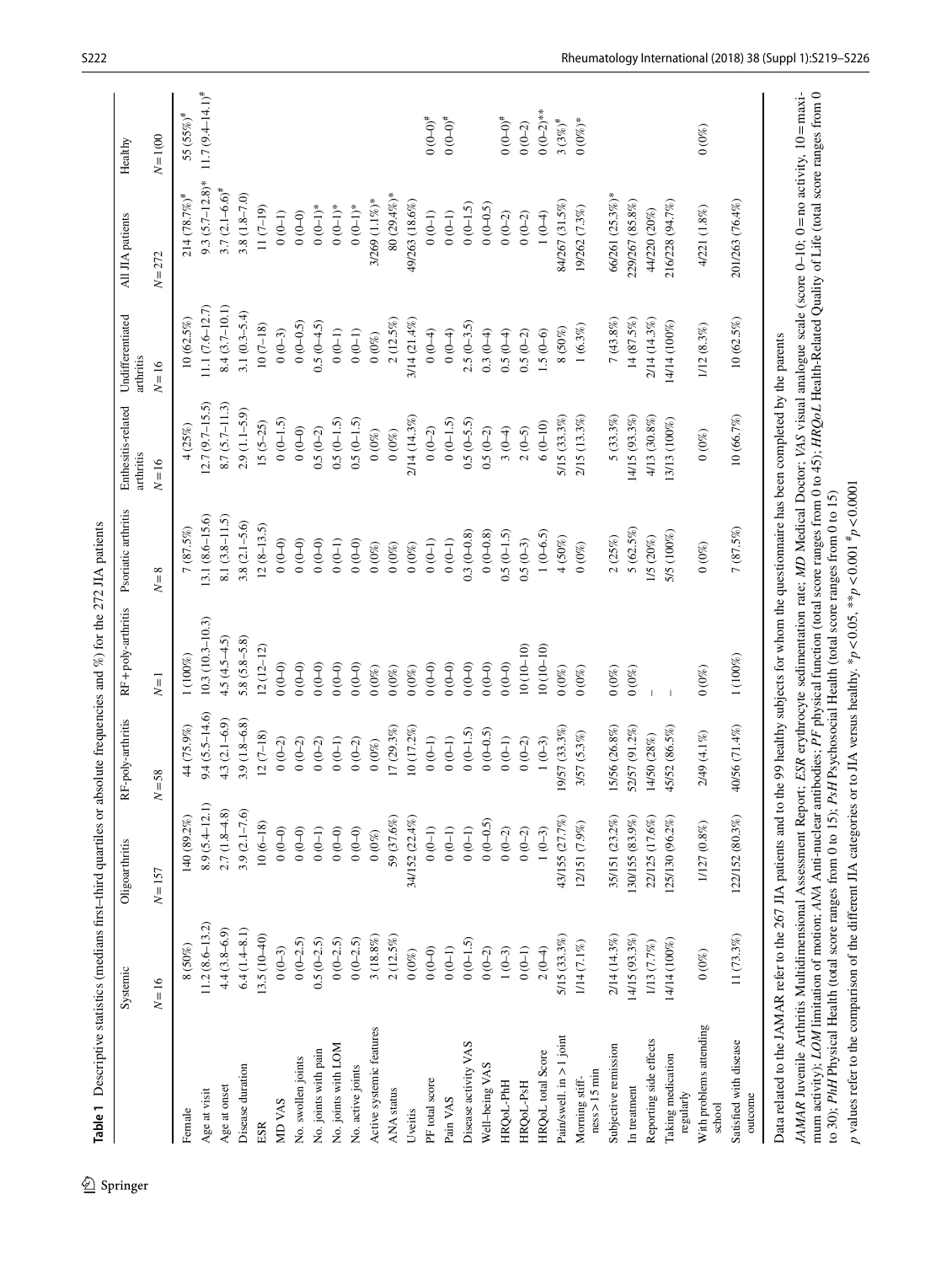<span id="page-4-0"></span>

|  | Table 2 Main psychometric characteristics between the parent and child versions of the JAMAR |  |  |  |  |  |  |  |
|--|----------------------------------------------------------------------------------------------|--|--|--|--|--|--|--|
|--|----------------------------------------------------------------------------------------------|--|--|--|--|--|--|--|

|                                                                 | Parent $N = 267/366$           | Child $N = 143/243$            |  |
|-----------------------------------------------------------------|--------------------------------|--------------------------------|--|
| Missing values (first-third quartiles)                          | $0.6(0.0-1.9)$                 | $0.7(0.0-1.7)$                 |  |
| Response pattern                                                | PF and HRQoL positively skewed | PF and HRQoL positively skewed |  |
| Floor effect, median                                            |                                |                                |  |
| $PF(\%)$                                                        | 94.8                           | 93.7                           |  |
| HRQoL-PhH (%)                                                   | 78.3                           | 79.0                           |  |
| HRQoL-PsH (%)                                                   | 78.3                           | 76.2                           |  |
| Pain VAS (%)                                                    | 67.4                           | 58.0                           |  |
| Disease activity VAS (%)                                        | 59.2                           | 60.8                           |  |
| Well-being VAS (%)                                              | 66.7                           | 60.1                           |  |
| Ceiling effect, median                                          |                                |                                |  |
| $PF(\%)$                                                        | 0.0                            | 0.0                            |  |
| HRQoL-PhH (%)                                                   | 0.7                            | 0.7                            |  |
| HRQoL-PsH $(\%)$                                                | 1.1                            | 0.7                            |  |
| Pain VAS (%)                                                    | $0.0\,$                        | 0.0                            |  |
| Disease activity VAS (%)                                        | 3.4                            | 0.7                            |  |
| Well-being VAS (%)                                              | 0.4                            | 0.0                            |  |
| Items with equivalent item-scale correlation                    | 87% for PF, 80% for HRQoL      | 87% for PF, 93% for HRQoL      |  |
| Items with item-scale correlation $\geq 0.4$                    | 87% for PF, 100% for HRQoL     | 87% for PF, 100% for HRQoL     |  |
| Cronbach's alpha                                                |                                |                                |  |
| PF-LL                                                           | 0.86                           | 0.77                           |  |
| PF-HW                                                           | 0.85                           | 0.84                           |  |
| PF-US                                                           | 0.73                           | 0.63                           |  |
| HRQoL-PhH                                                       | 0.86                           | 0.87                           |  |
| HRQoL-PsH                                                       | 0.76                           | 0.80                           |  |
| Items with item-scale correlation lower than the Cronbach alpha | 100% for PF, 100% for HRQoL    | 100% for PF, 100% for HRQoL    |  |
| Test-retest intra-class correlation                             |                                |                                |  |
| PF total score                                                  | 0.66                           | 0.74                           |  |
| HRQoL-PhH                                                       | 0.0                            | 0.29                           |  |
| HRQoL-PsH                                                       | 1.0                            | 0.97                           |  |
| Spearman correlation with JIA core-set variables, median        |                                |                                |  |
| PF                                                              | 0.5                            | 0.5                            |  |
| HRQoL-PhH                                                       | 0.5                            | 0.5                            |  |
| HRQoL-PsH                                                       | 0.3                            | 0.3                            |  |
| Pain VAS                                                        | 0.5                            | 0.5                            |  |
| Disease activity VAS                                            | 0.4                            | 0.5                            |  |
| Well-being VAS                                                  | 0.4                            | 0.5                            |  |

*JAMAR* Juvenile Arthritis Multidimensional Assessment Report; *JIA* juvenile idiopathic arthritis; *VAS* visual analogue scale; *PF* physical function; *HRQoL* Health-Related Quality of Life; *PhH* Physical Health; *PsH* Psychosocial Health; *PF-LL* PF-lower limbs; *PF-HW* PF-hand and wrist; *PF-US* PF-upper segment

was 0.0% for the disease activity VAS, 3.4% for the wellbeing VAS, and 0.4% for the pain VAS.

items, with the exception of PF items 11 and 15, and for 80% of the HRQoL items, with the exception of items 1 and 8.

## **Equal item‑scale correlations (second Likert assumption)**

Pearson item-scale correlations corrected for overlap were roughly equivalent for items within a scale for 87% of the PF

## **Items internal consistency (third Likert assumption)**

Pearson item-scale correlations were  $\geq$  0.4 for 87% of items of the PF (except for PF items 11 and 15) and 100% of items of the HRQoL.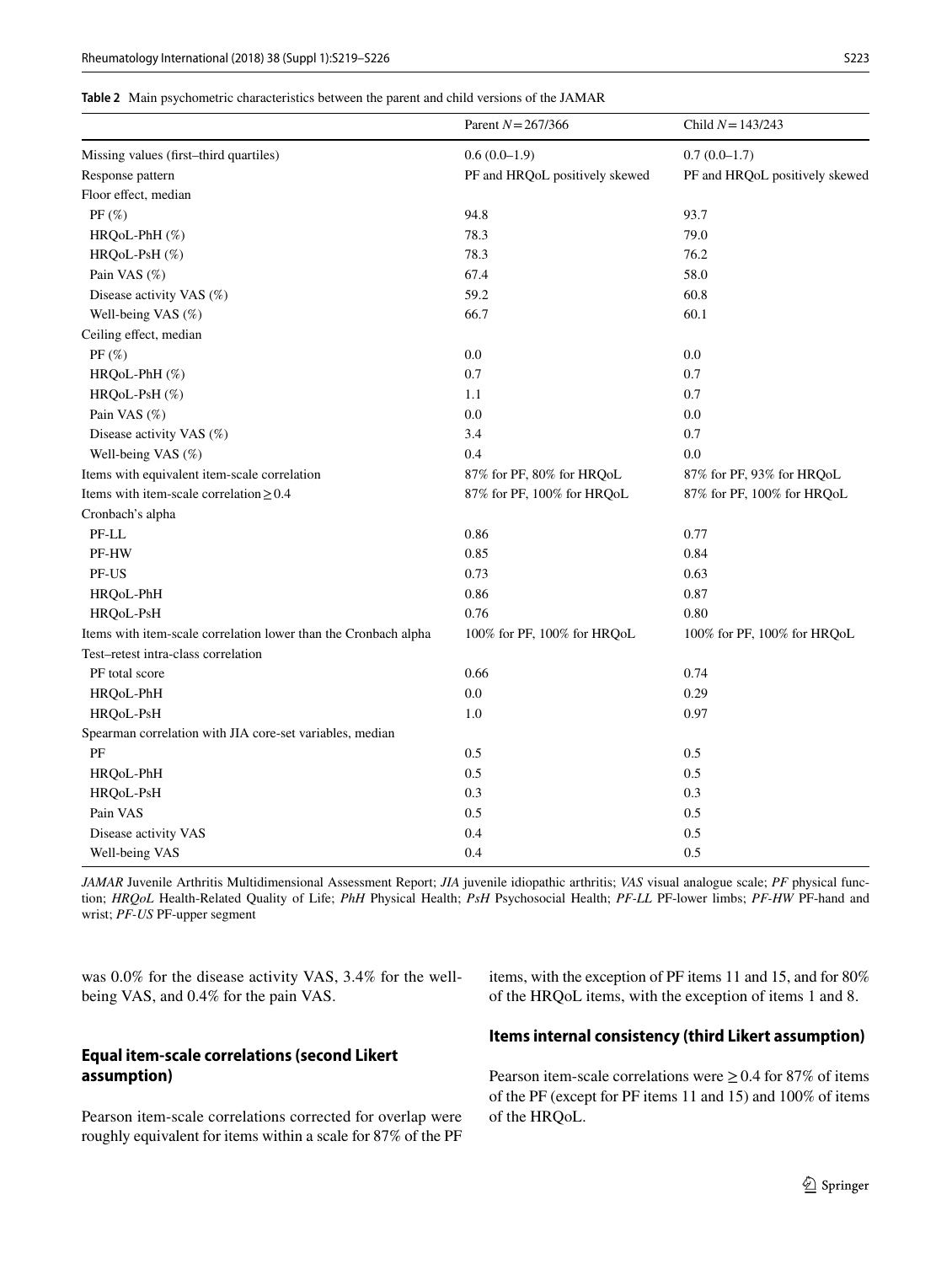### **Cronbach's alpha internal consistency**

Cronbach's alpha was 0.86 for PF-LL, 0.85 for PF-HW, and 0.73 for PF-US. Cronbach's alpha was 0.86 for HRQoL-PhH and 0.76 for HRQoL-PsH.

#### **Interscale correlation**

The Pearson correlation of each item of the PF and the HRQoL with all items included in the remaining scales of the questionnaires was lower than the Cronbach's alpha.

#### **test–retest reliability**

Reliability was assessed in ten JIA patients, by re-administering both versions (parent and child) of the JAMAR after a median of 8 days (7–9 days). The intra-class correlation coefficients (ICC) for the PF total score showed a substantial reproducibility (ICC =  $0.66$ ). The ICC for the HRQoL-PhH showed a poor reproducibility  $(ICC=0.0)$  and for the HRQoL-PsH showed an almost perfect reproducibility  $(ICC=1.0)$ .

## **Convergent validity**

The Spearman correlation of the PF total score with the JIA core set of outcome variables ranged from 0.4 to 0.5  $(median = 0.5)$ . The PF total score best correlation was observed with the parent assessment of pain  $(r=0.6,$  $p < 0.001$ ). For the HRQoL, the median correlation of the PhH with the JIA core set of outcome variables ranged from 0.4 to 0.6 (median =  $0.5$ ), whereas for the PsH ranged from 0.2 to 0.3 (median=0.3). The PhH showed the best correlation with the parent's assessment of pain  $(r=0.7, p<0.001)$ and the PsH with the parent global assessment of well-being  $(r=0.5, p<0.001)$ . The median correlations between the pain VAS, the well-being VAS, and the disease activity VAS and the physician-centred and laboratory measures were 0.5 (0.3–0.6), 0.4 (0.3–0.5), and 0.4 (0.3–0.5), respectively.

## **Discussion**

In this study, the Greek version of the JAMAR was crossculturally adapted from the original standard English version with two forward and three backward translations. According to the results of the validation analysis, the Greek parent and patient versions of the JAMAR possess satisfactory psychometric properties. The disease-specifc components of the questionnaire discriminated well between patients with JIA and healthy controls. Notably, there was no signifcant diference between the healthy subjects and their afected peers in the psychosocial quality of life and school-related

problems. These fndings indicate that children with JIA adapt well to the consequences of JIA, and have school performances comparable to those of their healthy peers. Psychometric performances were good for all domains of the JAMAR with few exceptions: two PF items (stretch arms and bite a sandwich or an apple) showed a lower item's internal consistency. However, the overall internal consistency was excellent for all the domains.

In the external validity evaluation, the Spearman's correlations of the PF and HRQoL scores with JIA core set parameters were moderate.

The results obtained for the parent version of the JAMAR are very similar to those obtained for the child version, which suggests that children are equally reliable proxy reporters of their disease and health status as their parents. The JAMAR is aimed to evaluate the side effects of medications and school attendance, which are other dimensions of daily life that were not previously considered by other HRQoL tools. This may provide useful information for intervention and follow-up in health care.

In conclusion, the Greek version of the JAMAR was found to have satisfactory psychometric properties and it is, thus, a reliable and valid tool for the multidimensional assessment of children with JIA.

**Acknowledgements** We thank all families who participated in the project, the team that prepared and reviewed the forward and backward translations, and all members of PRINTO in Greece. We thank the staf of the PRINTO International Coordinating Centre in Genoa (Italy) and in particular Marco Garrone for the overall coordination of the translation process, Silvia Scala and Elisa Patrone for data collection and quality assurance, Luca Villa, Giuseppe Silvestri and Mariangela Rinaldi for the database development and management and the remaining PRINTO team for data entry. The Principal Investigator of the study was Prof. Angelo Ravelli, MD. The scientifc coordinator and study methodologist was Nicolino Ruperto, MD, MPH. The project coordinators were Alessandro Consolaro, MD, Ph.D., Francesca Bovis, BsA. We thank also Prof. Alberto Martini, PRINTO Chairman. Permission for use of JAMAR and its translations must be obtained in writing from PRINTO, Genoa, Italy. All JAMAR-related inquiries should be directed to at printo@gaslini.org. Permission for use of CHAQ and CHQ-derived material is granted through the scientifc cooperation of the copyright holder ICORE of Woodside CA and HealthActCHQ Inc. of Boston, Massachusetts USA. All CHQ-related inquiries should be directed to licensing@healthactchq.com. All CHAQ-related inquiries should be directed to gsingh@stanford.edu.

**Funding** This study was funded and coordinated by Istituto Giannina Gaslini, Genoa, Italy.

## **Compliance with ethical standards**

**Conflict of interest** Dr. Trachana and Dr. Pratsidou-Gertsi report funding support from Istituto Giannina Gaslini, Genoa, Italy, for the translation phase and data collection performed at their sites within the EP-OCA project. Dr. Ruperto has received grants from BMS, Hofman-La Roche, Janssen, Novartis, Pfzer, Sobi, during the conduct of the study and personal fees and speaker honorarium from Abbvie, Ablynx, Amgen, AstraZeneca, Baxalta Biosimilars, Biogen Idec, Boehringer, Bris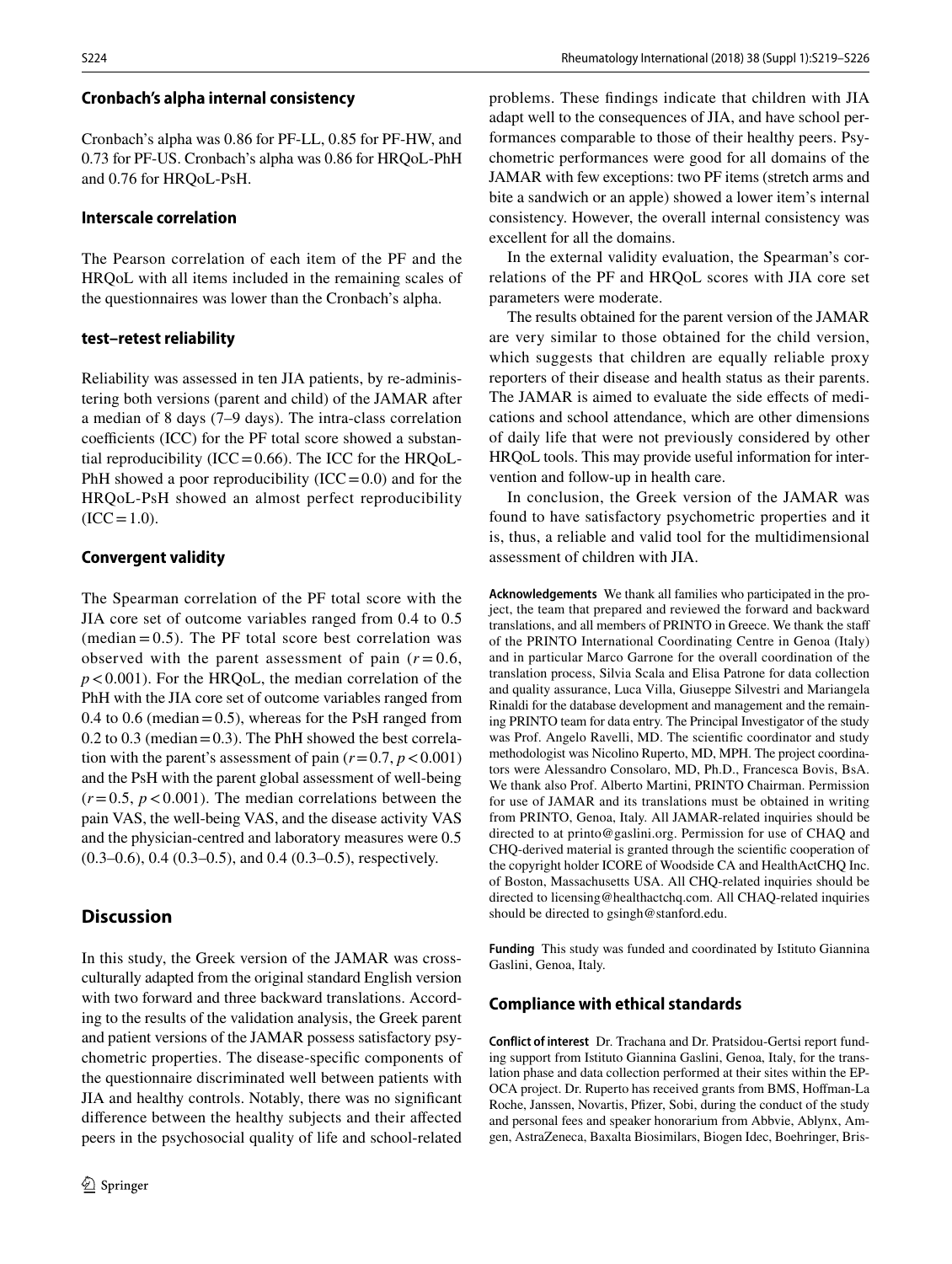tol Myers Squibb, Celgene, Eli-Lilly, EMD Serono, Gilead Sciences, Janssen, Medimmune, Novartis, Pfzer, Rpharm, Roche, Sanof, Servier and Takeda. Dr. Tsitsami reports personal fees from Novartis and Pfizer, non-financial support from Novartis, and has received a grant from Novartis, outside the submitted work. Dr. Consolaro, Dr. Bovis, Dr. Kanakoudi-Tsakalidou, Prof Antigoni Siamopoulou, Dr. Alfantaki, Dr Vougiouka, Dr. Tsinti and Dr. Stavrakidou have nothing to disclose.

**Ethical approval** All procedures performed in studies involving human participants were in accordance with the ethical standards of the institutional and/or national research committee and with the 1964 Helsinki Declaration and its later amendments or comparable ethical standards.

**Informed consent** Informed consent was obtained from all individual participants included in the study as per the requirement of the local ethical committee.

**Open Access** This article is distributed under the terms of the Creative Commons Attribution 4.0 International License [\(http://creativeco](http://creativecommons.org/licenses/by/4.0/) [mmons.org/licenses/by/4.0/](http://creativecommons.org/licenses/by/4.0/)), which permits unrestricted use, distribution, and reproduction in any medium, provided you give appropriate credit to the original author(s) and the source, provide a link to the Creative Commons license, and indicate if changes were made.

## **References**

- <span id="page-6-0"></span>1. Filocamo G, Consolaro A, Schiappapietra B, Dalpra S, Lattanzi B, Magni-Manzoni S et al (2011) A new approach to clinical care of juvenile idiopathic arthritis: the Juvenile Arthritis Multidimensional Assessment Report. J Rheumatol 38(5):938–953
- <span id="page-6-1"></span>2. Ruperto N, Martini A (2011) Networking in paediatrics: the example of the Paediatric Rheumatology International Trials Organisation (PRINTO). Arch Dis Child 96(6):596–601
- <span id="page-6-2"></span>3. Consolaro A, Ruperto N, Filocamo G, Lanni S, Bracciolini G, Garrone M et al (2012) Seeking insights into the EPidemiology, treatment and Outcome of Childhood Arthritis through a multinational collaborative effort: Introduction of the EPOCA study. Pediatr Rheumatol Online J 10(1):39
- <span id="page-6-3"></span>4. Bovis F, Consolaro A, Pistorio A, Garrone M, Scala S, Patrone E et al (2018) Cross-cultural adaptation and psychometric evaluation of the Juvenile Arthritis Multidimensional Assessment Report (JAMAR) in 54 languages across 52 countries: review of the general methodology. Rheumatol Int. [https://doi.org/10.1007/](https://doi.org/10.1007/s00296-018-3944-1) [s00296-018-3944-1](https://doi.org/10.1007/s00296-018-3944-1) **(in this issue)**
- <span id="page-6-4"></span>5. Petty RE, Southwood TR, Baum J, Bhettay E, Glass DN, Manners P et al (1998) Revision of the proposed classifcation criteria for juvenile idiopathic arthritis: Durban, 1997. J Rheumatol 25(10):1991–1994
- <span id="page-6-5"></span>6. Petty RE, Southwood TR, Manners P, Baum J, Glass DN, Goldenberg J et al (2004) International League of Associations for Rheumatology classifcation of juvenile idiopathic arthritis: second revision, Edmonton, 2001. J Rheumatol 31(2):390–392
- <span id="page-6-6"></span>7. Filocamo G, Sztajnbok F, Cespedes-Cruz A, Magni-Manzoni S, Pistorio A, Viola S et al (2007) Development and validation of a new short and simple measure of physical function for juvenile idiopathic arthritis. Arthritis Rheum 57(6):913–920
- <span id="page-6-7"></span>8. Lovell DJ, Howe S, Shear E, Hartner S, McGirr G, Schulte M et al (1989) Development of a disability measurement tool for juvenile rheumatoid arthritis. The juvenile arthritis functional assessment scale. Arthritis Rheum 32:1390–1395
- 9. Howe S, Levinson J, Shear E, Hartner S, McGirr G, Schulte M et al (1991) Development of a disability measurement tool for juvenile rheumatoid arthritis. The juvenile arthritis functional assessment report for children and their parents. Arthritis Rheum 34:873–880
- <span id="page-6-8"></span>10. Singh G, Athreya BH, Fries JF, Goldsmith DP (1994) Measurement of health status in children with juvenile rheumatoid arthritis. Arthritis Rheum 37:1761–1769
- <span id="page-6-9"></span>11. Filocamo G, Davi S, Pistorio A, Bertamino M, Ruperto N, Lattanzi B et al (2010) Evaluation of 21-numbered circle and 10-centimeter horizontal line visual analog scales for physician and parent subjective ratings in juvenile idiopathic arthritis. J Rheumatol 37(7):1534–1541
- <span id="page-6-10"></span>12. Duffy CM, Arsenault L, Duffy KN, Paquin JD, Strawczynski H (1997) The Juvenile Arthritis Quality of Life Questionnaire–development of a new responsive index for juvenile rheumatoid arthritis and juvenile spondyloarthritides. J Rheumatol 24(4):738–746
- 13. Varni JW, Seid M, Knight TS, Burwinkle T, Brown J, Szer IS (2002) The PedsQL(TM) in pediatric rheumatology - Reliability, validity, and responsiveness of the Pediatric Quality of Life Inventory(TM) generic core scales and rheumatology module. Arthritis Rheum 46(3):714–725
- <span id="page-6-11"></span>14. Landgraf JM, Abetz L, Ware JE (1996) The CHQ User's Manual, 1st edn. The Health Institute, New England Medical Center, Boston
- <span id="page-6-12"></span>15. Filocamo G, Consolaro A, Schiappapietra B, Ruperto N, Pistorio A, Solari N et al (2012) Parent and child acceptable symptom state in juvenile idiopathic arthritis. J Rheumatol 39(4):856–863
- <span id="page-6-13"></span>16. Nunnally JC (1978) Psychometric theory, 2nd edn. McGraw-Hill, New York
- <span id="page-6-14"></span>17. Giannini EH, Ruperto N, Ravelli A, Lovell DJ, Felson DT, Martini A (1997) Preliminary defnition of improvement in juvenile arthritis. Arthritis Rheum 40(7):1202–1209
- <span id="page-6-15"></span>18. Ware JE Jr, Harris WJ, Gandek B, Rogers BW, Reese PR (1997) MAP-R for Windows: multitrait/multi-item analysis program revised user's guide. Version 1.0 ed. Health Assessment Lab, Boston

## **Afliations**

Polyxeni Pratsidou-Gertsi<sup>1</sup> · Maria Trachana<sup>1</sup> · Florence Kanakoudi-Tsakalidou<sup>1</sup> · Elena Tsitsami<sup>2</sup> · Maria Tsinti<sup>2</sup> · Olga Vougiouka<sup>3</sup> · Antigoni Siamopoulou<sup>4</sup> · Sapfo Alfantaki<sup>4</sup> · Maria Stavrakidou<sup>1</sup> · Alessandro Consolaro<sup>5,6</sup> · **Francesca Bovis<sup>5</sup> · Nicolino Ruperto<sup>5</sup> · For the Paediatric Rheumatology International Trials Organisation (PRINTO)**

Maria Trachana mtrachan@auth.gr

Florence Kanakoudi-Tsakalidou fkan@auth.gr

Elena Tsitsami elena@tsitsamis.gr Maria Tsinti mariatsi81@hotmail.com